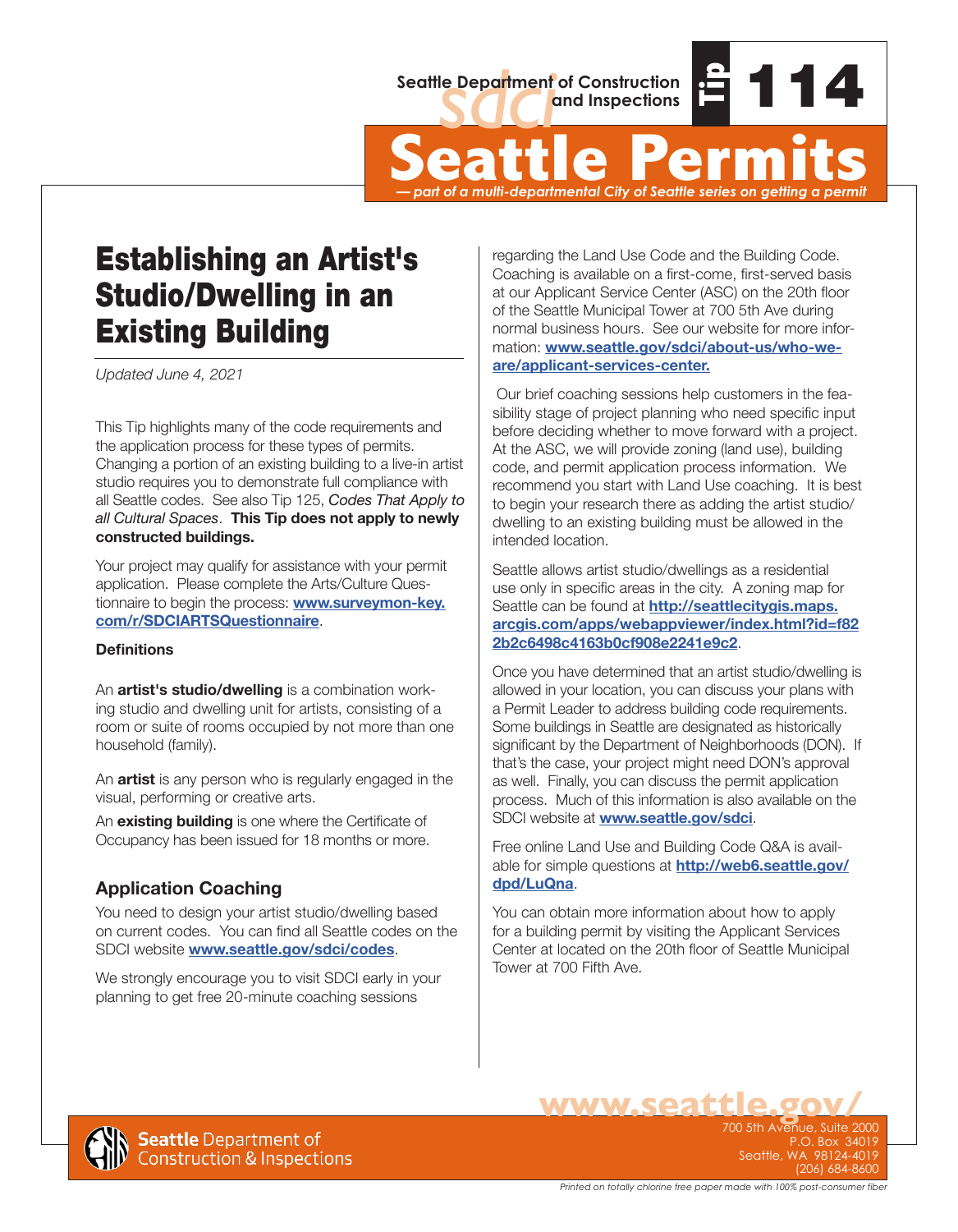### **Land Use Code Requirements**

#### **Residential Zones**

If you are a professional artist, you may maintain a studio within your house in a residential zone if you meet the home occupation standards.

See Tip 236, *Home Occupations* (**[www.seattle.gov/](http://www.seattle.gov/DPD/Publications/CAM/cam236.pdf) [DPD/Publications/CAM/cam236.pdf](http://www.seattle.gov/DPD/Publications/CAM/cam236.pdf)** ).

If you are a "hobby" artist, you may have a studio in your home if it is incidental and accessory to your residence. These are not considered artist/studio dwellings.

#### **Commercial Zones**

Artist studio/dwelling are allowed outright in the following zones:

- Neighborhood Commercial (NC1, NC2, and NC3)
- Commercial (C1)

You do not need a separate Land Use permit in these zones. The artist studio/dwelling use is permitted by the building permit. See the Building Permit section of this Tip for more information.

Artist studio/dwelling are allowed as conditional uses in outright in commercial (C2) zones. They are subject to criteria listed in Section 23.47A.006.A.3 of the Seattle Municipal Code. You do need a separate Land Use permit in commercial (C2) zones.

#### **Industrial Zones**

In all industrial zones, artist studio/dwellings are allowed as administrative conditional uses in buildings that existed as of October 5, 1987, and if they:

- Are located in areas that do not have environmental or safety hazards
- Are not located on freight lines or next to freeway or highway access, or anywhere that would restrict or disrupt industrial activity
- Do require the proposed space to accommodate the nature of the artist's work

In order to establish an artist studio/dwelling in an industrial zone, you must complete and record a covenant and equitable servitude (a legal agreement between parties that limits the use of the property) acknowledging the neighborhood's industrial character. This is intended

to ensure that artist/residents understand that neighboring industrial activity may not necessarily be compatible with residential use.

#### **Administrative Conditional Use**

An Administrative Conditional Use is a type of Master Use Permit (MUP). An administrative conditional use is a Type II discretionary decision made by SDCI's Director. It requires a public notice of application and a public comment period. This decision can be challenged, and you can appeal the Director's decision to the Seattle Hearing Examiner.

For more master use permits, sSee Tip 201, *Master Use Permit (MUP) Overview* (**[www.seattle.gov/DPD/Pub](http://www.seattle.gov/DPD/Publications/CAM/cam201.pdf)[lications/CAM/cam201.pdf](http://www.seattle.gov/DPD/Publications/CAM/cam201.pdf)**). Tip 201 outlines general information about this type of land use permit and the time, processes, and approximate costs associated with getting one.

### **Building Code Requirements**

Projects that add an artist studio/dwelling in an existing building are changing the use of a building and adding a dwelling unit to a building. These types of projects always require a building permit. Adding an artist studio/ dwelling to a building cannot qualify for a subject-tofield-inspection (STFI) permit—even when there are no alterations to the building. Getting a building permit can take a month or more; complicated projects can take significantly longer.

The Seattle Existing Building Code (SEBC) and the Seattle Building Code (SBC) regulate alterations to add a dwelling unit in an existing building. Two important SEBC provisions to consider early in your project are:

- **SEBC 307 Accessibility in Existing Buildings** In general, all newly constructed elements, spaces, and facilities are required to be fully accessible – including bathrooms and showers – unless specifically exempted by the building code.
- **SEBC 403.1 Alteration** The code allows one unit, over the life of the building, to be added to existing buildings without requiring sprinkler protection. If a unit has already been added in the past or if more than one unit is being added, you are required to add a sprinkler system for the dwelling units.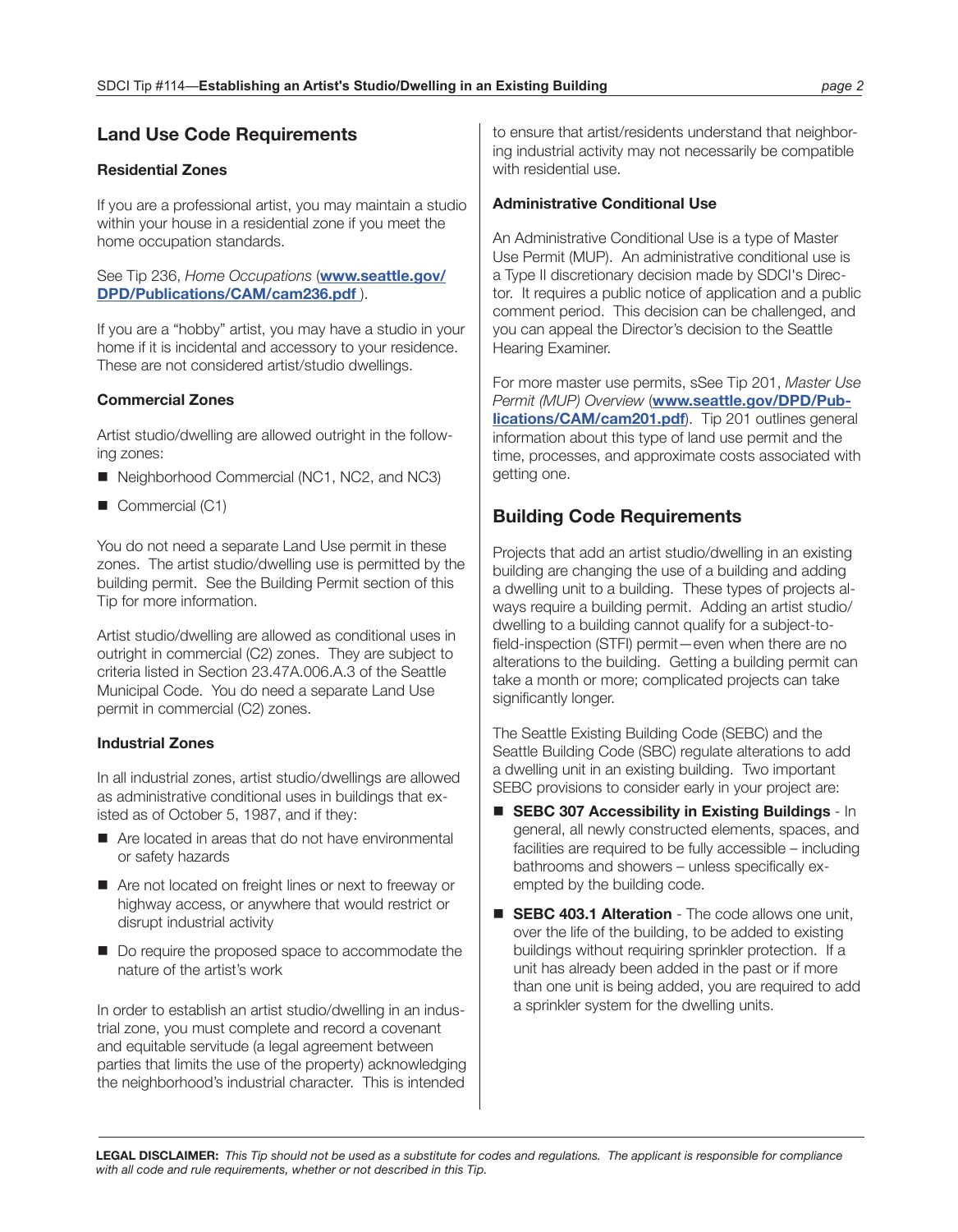### **Getting a Building Permit**

#### **Begin Your Permit Application**

You can apply for your building permit electronically through the Seattle Services Portal at **[https://cosac](https://cosaccela.seattle.gov/Portal/)[cela.seattle.gov/Portal/](https://cosaccela.seattle.gov/Portal/)**.

- 1. Begin the permit process by creating a Seattle Services Portal Account with your email and contact information.
- 2. Log into your Seattle Services Portal account.
- 3. On the Seattle Services Portal home page, under +Create, select Permits - Trade, Construction & Land Use.
- 4. Choose Building & Land Use Pre-Application
- 5. Enter your project's site address and click search. Select the correct address if multiple addresses are returned. Then click Continue Application.
- 6. Provide the applicant and owner contact information. (First try to Look Up a contact, then use Create New to add a new contact if necessary). The applicant and owner can be the same person. You can contact us during the permit application process if these need to be changed later. Choose Continue Application.
- 7. Name your application something appropriate and provide a simple project description. Leave all the below questions checked NO. Choose Continue Application
- 8. Complete the remaining 4 items including a project value and then select Continue Application.
- 9. Create and provide a Basic Site Plan per Tip 103, *Site Plan Requirements* (**[www.seattle.gov/DPD/](http://www.seattle.gov/DPD/Publications/CAM/cam103.pdf)  [Publications/CAM/cam103.pdf](http://www.seattle.gov/DPD/Publications/CAM/cam103.pdf)**).

The King County Assessor's website has information needed to create your Site Plan. Google Maps and similar sites can provide a bird's eye image to use as an underlay. When complete, your site plan should have all the information required for a Basic Site Plan per Tip 103, *Site Plan Requirements*, on a sheet size no greater than 11" x 17" and in PDF form. Upload the document. Then choose Continue.

- 1. Set the Type: Site Plan and enter a Description that portrays the project. Choose Save and then choose Continue Application.
- 2. Upload the required application forms (see below). Set the Type and Description for each one. Chose Save and then Continue Application.

3. Review all information for accuracy. Select Edit to make changes. Once you have confirmed everything is correct, select Continue Application.

Once you have submitted your application, your project will be assigned a preliminary application record number. SDCI will review your application and assign you a related construction record number. Use the construction record number to schedule your intake appointment for your permit application. See our help article for directions: **[https://seattlegov.zendesk.com/hc/](https://seattlegov.zendesk.com/hc/ en-us/articles/115004984887-How-to-Schedule-an-Inspection)  [en-us/articles/115004984887-How-to-Schedule](https://seattlegov.zendesk.com/hc/ en-us/articles/115004984887-How-to-Schedule-an-Inspection)[an-Inspection](https://seattlegov.zendesk.com/hc/ en-us/articles/115004984887-How-to-Schedule-an-Inspection)**

#### **Prepare Your Plan Set**

For your artist studio/dwelling, you need to provide a floor plan of the studio and dwelling unit, a key plan (if there is more than one tenant in the building), and a site plan with parking details. It is important that all plan sheets conform to Tip 106, *General Standards for Plans and Drawings*.

#### **Required Application Forms**

You should complete the following documents and upload them with your plan set as part of your permit application package. These forms are available at SDCI's forms page, **[www.seattle.gov/dpd/permits/forms](http://www.seattle.gov/dpd/permits/forms)**.

- Statement of Financial Responsibility Agent Authorization
- Waste Diversion Plan (for projects greater than 750 square feet in area)

#### **Fees**

Permit fees are based upon the value of the work to be performed as established in the current Seattle Fee Subtitle. Interior alteration projects have an associated project value. You are required to give us a "fair market value" for your proposed project, including all labor and materials at current market rates, whether paid for or not. You will pay approximately 80 percent of the estimated permit fees at your intake appointment. You can pay fees online through your Seattle Services Portal account at **<https://cosaccela.seattle.gov/Portal/>**. You can also pay by check or credit card in person, or mail a checks to SDCI.

#### **Reviews**

At the time of intake, your project will be assigned to the appropriate reviewers for your project's proposed scope of work. Most simple projects undergo zoning and ordinance review. More complex projects require review by the Fire Department, structural, energy/mechanical, and/or others depending on your project. You can get